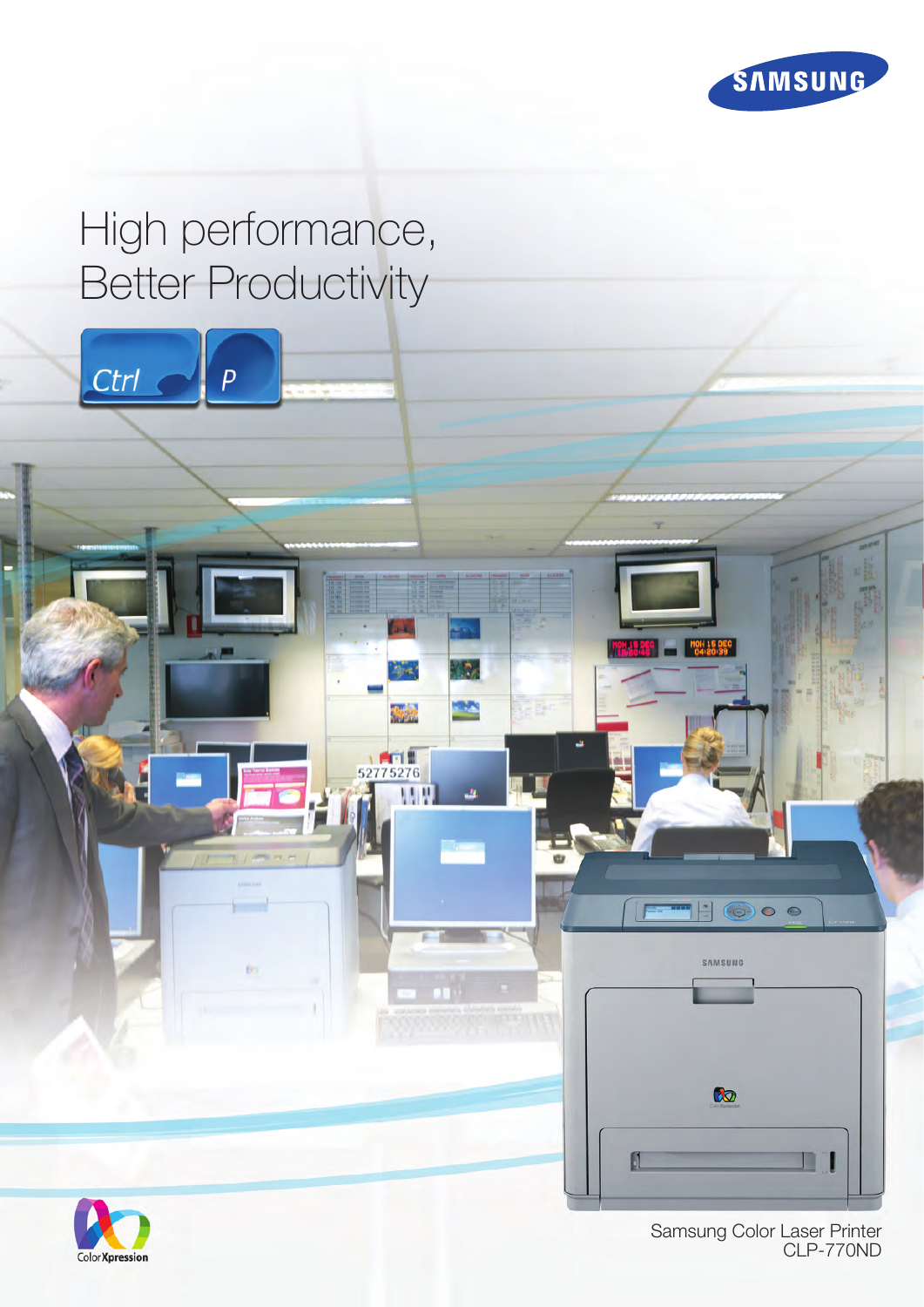Control Panel Components



- 1. 4-Line LCD Panel
- 2. Menu
- 3. Return
- 4. Operation Status
- 5. Stop
- 6. Power Save 7. Status LED

#### **Standard**



## Never before has productivity come so easy.

These models represent Samsung's stepping stone into the color highend market. with its high specifications and our new channels, we can focus on business as well as resellers.

It's the performance your business needs, at a price that's just right. The Samsung CLP-770ND is a office-grade color laser printer that optimizes the quality of your printout and operational costs. From one job to the next, you'll see why it's the ultimate office assistant—working tirelessly to deliver vibrant color printouts in a snap.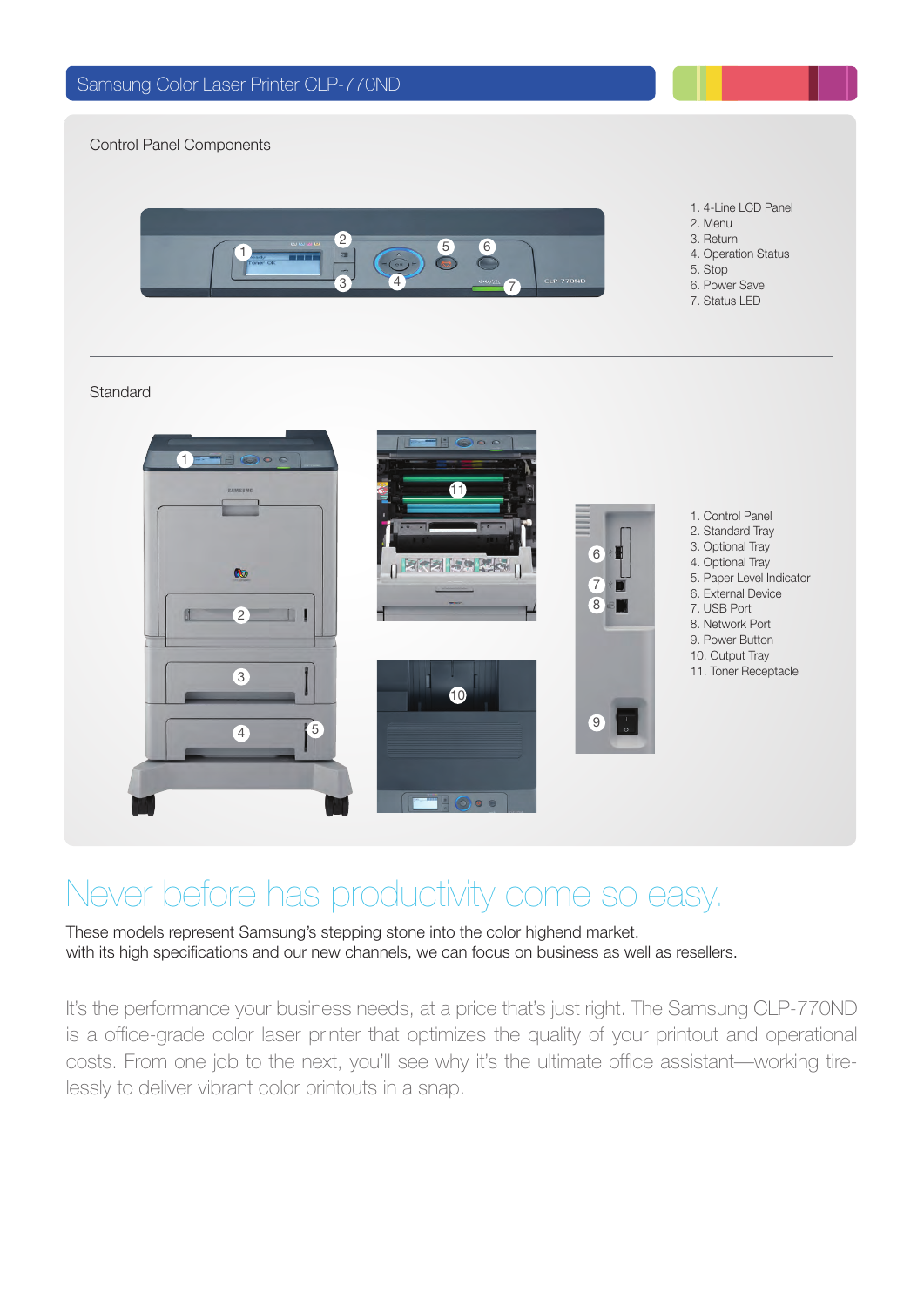## With performance that exceeds expectations, it's an asset to your business.

While extremely economical to bring on board, the CLP-770ND doesn't compromise on what it can deliver. So you can count on getting more return on investment.

### Print at breaking speeds Better quality than ever

At 32ppm for both mono and colour printouts, the CLP-770ND gets much more accomplished than a competing model in the same class. So if you need that boost of productivity, look no further.

### Work without the wait Visibly different

Even with colour printing, it takes just 11 seconds to process each job right through to the first page output so you don't waste any time in getting the results you want.



Compared to its predecessor, the CLP-770ND handles highresolution 9,600dpi printing effortlessly. The quality of presentation handouts and collaterals will support a quality business image and give a great impression on customers.

In a glance, you know you're getting more with the CLP-770ND what with a 4-Line LCD delivering every bit of information you need.



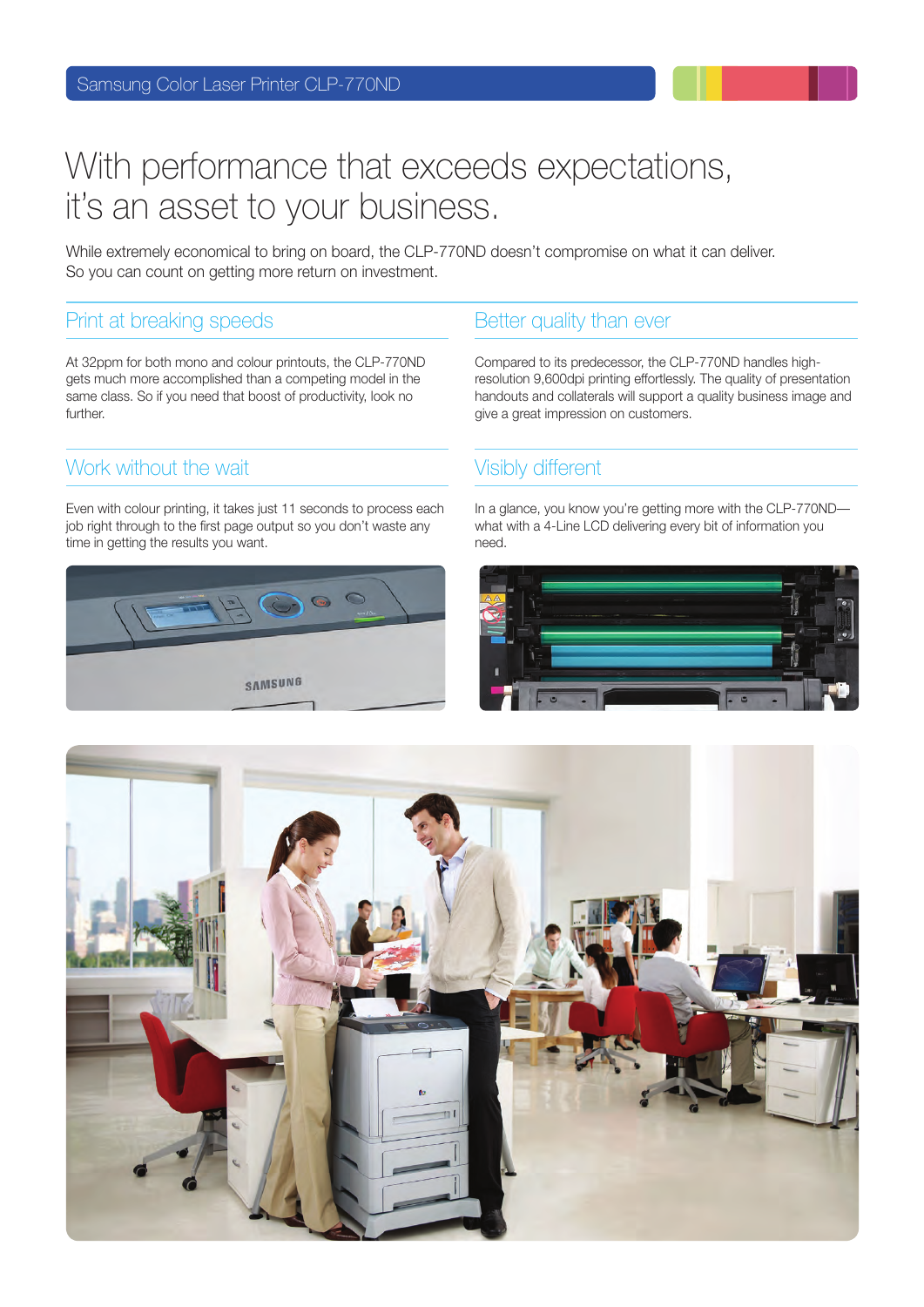## The toughest of business environments pose no challenge for the ultimate in reliability.

Even when the going gets tough, the CLP-770ND has the qualities needed to meet every demand.

### Superb paper handling Maximum monthly duty

Right out of the box, you've got capacity for a supply of 600 pages. Add 1,000 to the tally with 2 optional cassette trays. When the need for bulk printing comes, you won't have to keep refilling the trays.



Get 120,000 prints per month easy with the CLP-770ND. That's more than enough to handle any volume of printing in any office.



## A multi-talented star assistant, the CLP-770ND does more than you bargain for.

With versatility to its name, this printing powerhouse can tackle jobs of any size and nature. Plus, a range of scalability options makes it easier for your business to achieve more.

To ensure the utmost in compatibility, the CLP-770ND handles PS3, PCL5 and PCL6 emulation effortlessly. So the documents you send get printed in their entirety.

### Expandable memory and a series of Duplex printing

The CLP-770ND comes with 256MB of RAM built in to tackle everyday workloads. To handle bigger jobs with ease, simply upgrade a maximum of 512MB RAM.



### Easy emulation **Easy emulation More functionality & convenience**

With an optional 80GB hard disk drive, you can take advantage of enhanced features that reduce network congestion and optimize job storage. Add wireless networking capabilities for seamless connectivity with workstations.

While helping to maximise your paper usage, the option makes it easy to produce collaterals and booklets.







Front Back Duplex Printing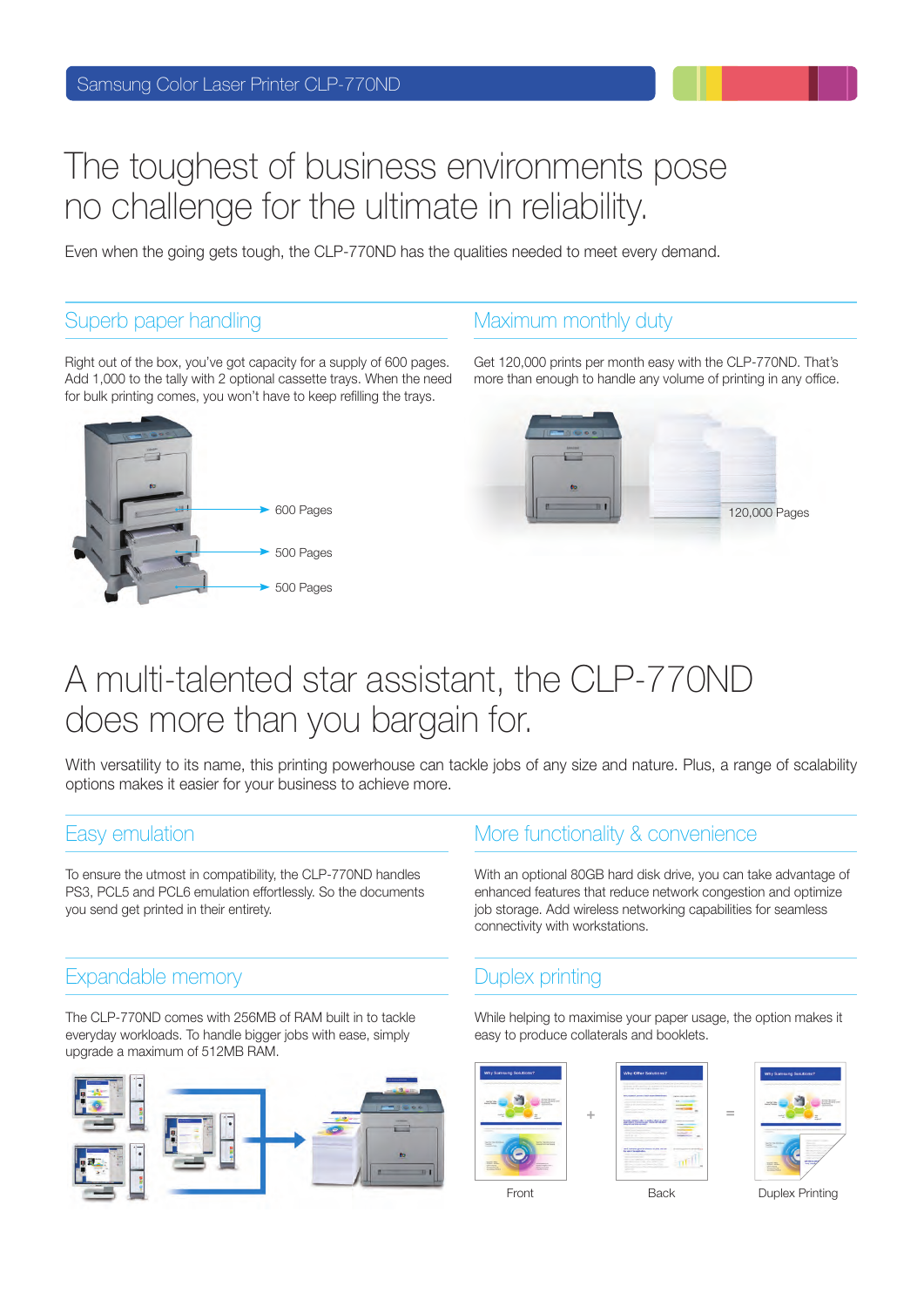## When it comes to cost-efficiency, it's the best decision you can make.

By choosing a CLP-770ND for your office, you're getting a top value printing solution. From purchase to maintenance, it's the printer that makes more economical sense.

#### Lowest cost per print Lower cost of ownership

Gorgeous color printouts are yours to enjoy for the lowest cost on the market so you don't have to think twice about printing in color.

## Features at a glance

Everything you need in one reliable multifunction printer.

#### Outstanding performance

- High Speed Printing : Color/ Mono 32 ppm (A4)
- Fast FPOT : less than 11 Sec. (Color, from Standby)
- High image quality
- Variable Solutions
- 4-Line LCD

#### Versatile business feature

- PS3, PCL5c, PCL6
- 256, 512MB (Option)
- Duplex Printing
- Interface : Network, USB 2.0
- Wireless Network (Option) : 802.11b/g
- 80GB HDD (Option)

Compared to general color A4 printers, the Samsung CLP-770ND boasts one of the lowest operational costs for much more monthly output.

#### High durability and reliability

- High Paper Handling
- (Option CST x2, TTL 1,600 sheets) • 500 Cassette, 100 Manual Tray
- 120,000 Max monthly duty
- Standard : 7K (Initial 3.5K / 3.5K)

#### Reasonable CPP & TCO

- Lowest CPP (M¢1.7, C¢8.5)
- Reasonable TCO